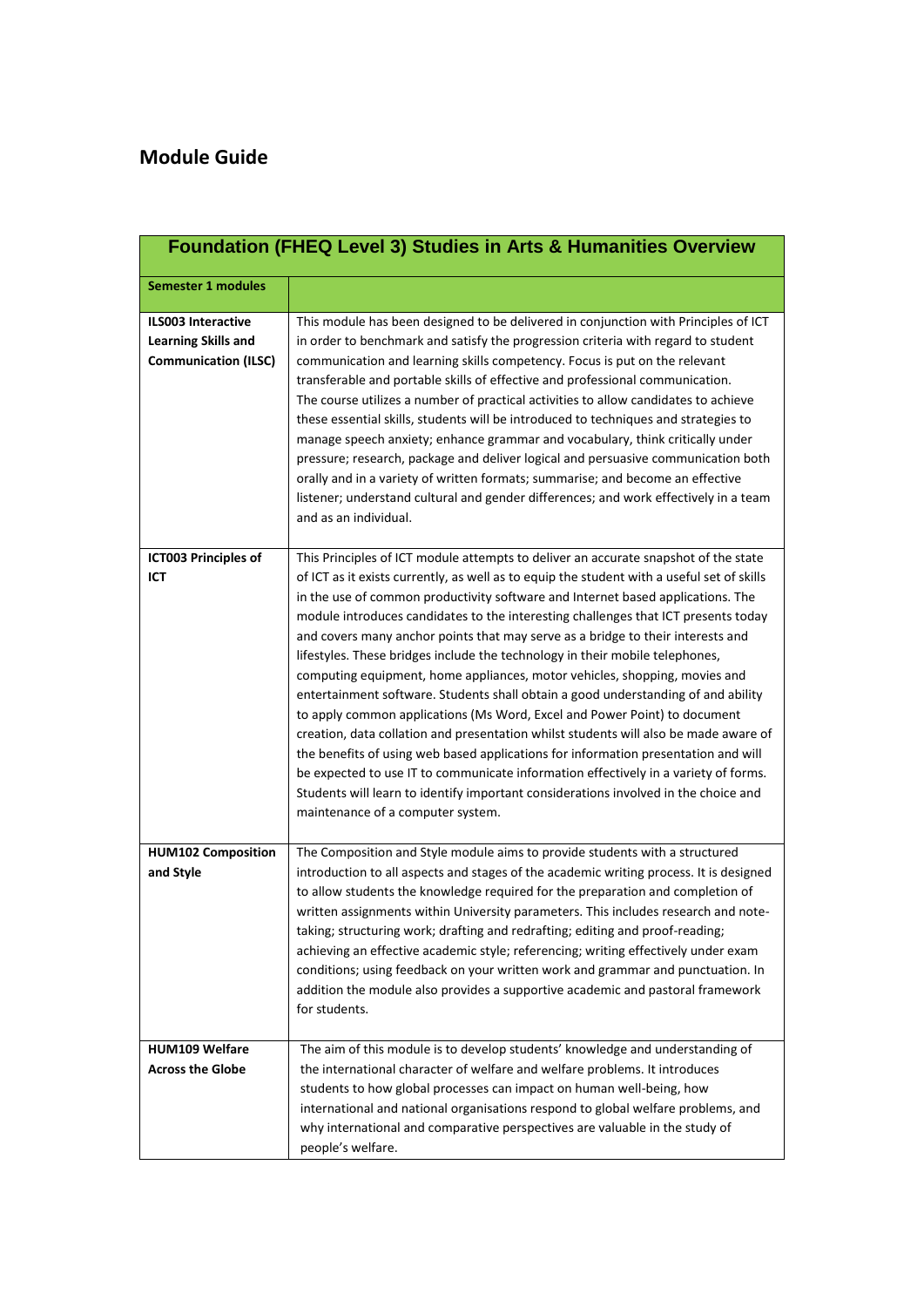| <b>Semester 2 modules</b>                                            |                                                                                                                                                                                                                                                                                                                                                                                                                                                                                                                                                                                                                                                                                                                                                                                                                                                                                                                                                                      |
|----------------------------------------------------------------------|----------------------------------------------------------------------------------------------------------------------------------------------------------------------------------------------------------------------------------------------------------------------------------------------------------------------------------------------------------------------------------------------------------------------------------------------------------------------------------------------------------------------------------------------------------------------------------------------------------------------------------------------------------------------------------------------------------------------------------------------------------------------------------------------------------------------------------------------------------------------------------------------------------------------------------------------------------------------|
| <b>HUM101 Mass</b><br>Communication                                  | This Mass Communications module aims to provide students with a structured<br>introduction to the study of Humanities and related disciplines. It provides a variety<br>of subjects and modes of study that enables understanding of the bodies of<br>knowledge in this area. In encouraging students to develop analytical and problem<br>solving skills - such as the ability to evaluate evidence, arguments and assumptions<br>in order to reach sound judgements and communicate them effectively - Mass<br>Communications creates the opportunity for students to acquire transferable skills<br>that are of relevance to a wide range of careers. In addition, the module offers an<br>introduction to and context for some of the prevalent media forms specific to<br>Britain today and a supportive academic and pastoral framework for students.                                                                                                          |
| <b>HUM104 Critical</b><br><b>Thinking</b>                            | This module aims to enable candidates to invest in thinking strategies to allow and<br>enhance their understanding and interpretation of the focus of an<br>argument/disagreement; ability to effectively evaluate the rationale and evidence<br>to support claims; assess the credibility of sources made in a claim; and formulate<br>and deliver clear and well structured arguments/opinion. In addition the module<br>also provides a supportive academic and pastoral framework for students. Lecture<br>subjects will include involve coverage of the fundamentals of critical thinking and to<br>show how these can be applied to everyday life. This will involve developing an<br>awareness of: understanding what an argument is claiming, assessing if an<br>argument works or not, constructing an effective argument of your own.<br>Understanding the key criteria e.g. bias, neutrality, vested interest to lie or tell the<br>truth and reputation. |
| <b>HUM106 Globalisation</b>                                          | This module has been designed to be delivered as part of the Humanities and related<br>programme disciplines in order to present some of the fundamentals aspects of<br>Globalization (globalization) in relation to academe and the realities of the world we<br>live in today. The module will explore how the concept has evolved; the contexts to<br>which it refers and is used; as well as the economic, political, technological and social<br>forces inclusive of their associated situations, beliefs and historical aspects of local<br>and/or regional phenomena that become global in nature. It will also seek to<br>emphasis economic globalization, such as the integration of national economies into<br>the international economy via the mechanisms of trade, investment, capital flow,<br>immigration and migration as well as changes in engineering and technology.                                                                             |
| <b>HUM108 Introduction</b><br>to Constitutional<br><b>Principles</b> | The module provides an introduction to the structure of the UK system of<br>Government and Parliament from both theoretical and practical viewpoints. This<br>module focuses on the concepts of Parliamentary Sovereignty, the Separation of the<br>Powers and the Rule of Law, and analyse different approaches. The module will<br>provide students with an understanding of the UK constitution and students will<br>develop the ability to provide comparisons with other states and critically evaluate<br>the benefits and demerits of issues using relevant materials to support arguments.                                                                                                                                                                                                                                                                                                                                                                   |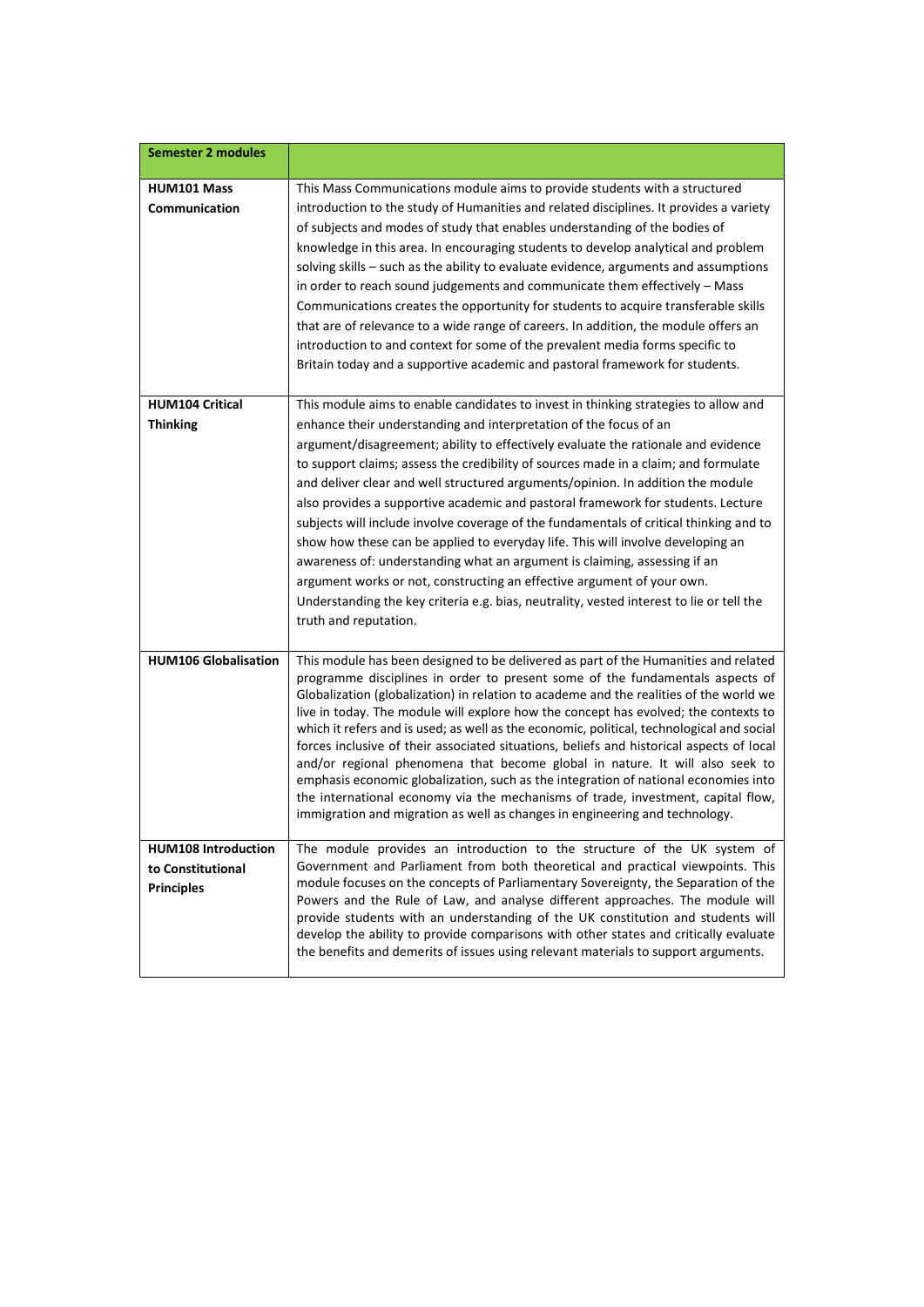| Foundation (FHEQ Level 3) Studies in Arts & Humanities (November<br><b>Entry) Overview</b> |                                                                                                                                                                                                                                                                                                                                                                                                                                                                                                                                                                                                                                                                                                                                                                                                                                                                                                                                                                                                                                                                                                                                                                                |  |
|--------------------------------------------------------------------------------------------|--------------------------------------------------------------------------------------------------------------------------------------------------------------------------------------------------------------------------------------------------------------------------------------------------------------------------------------------------------------------------------------------------------------------------------------------------------------------------------------------------------------------------------------------------------------------------------------------------------------------------------------------------------------------------------------------------------------------------------------------------------------------------------------------------------------------------------------------------------------------------------------------------------------------------------------------------------------------------------------------------------------------------------------------------------------------------------------------------------------------------------------------------------------------------------|--|
| <b>Semester 1 Modules</b>                                                                  |                                                                                                                                                                                                                                                                                                                                                                                                                                                                                                                                                                                                                                                                                                                                                                                                                                                                                                                                                                                                                                                                                                                                                                                |  |
| <b>ILS003 Interactive</b><br><b>Learning Skills and</b><br><b>Communication (ILSC)</b>     | This module has been designed to be delivered in conjunction with Principles of ICT<br>in order to benchmark and satisfy the progression criteria with regard to student<br>communication and learning skills competency. Focus is put on the relevant<br>transferable and portable skills of effective and professional communication.<br>The course utilizes a number of practical activities to allow candidates to achieve<br>these essential skills, students will be introduced to techniques and strategies to<br>manage speech anxiety; enhance grammar and vocabulary, think critically under<br>pressure; research, package and deliver logical and persuasive communication both<br>orally and in a variety of written formats; summarise; and become an effective<br>listener; understand cultural and gender differences; and work effectively in a team<br>and as an individual.                                                                                                                                                                                                                                                                                 |  |
| ICT003 Principles of<br>ICT                                                                | This Principles of ICT module attempts to deliver an accurate snapshot of the state<br>of ICT as it exists currently, as well as to equip the student with a useful set of skills<br>in the use of common productivity software and Internet based applications. The<br>module introduces candidates to the interesting challenges that ICT presents today<br>and covers many anchor points that may serve as a bridge to their interests and<br>lifestyles. These bridges include the technology in their mobile telephones,<br>computing equipment, home appliances, motor vehicles, shopping, movies and<br>entertainment software. Students shall obtain a good understanding of and ability<br>to apply common applications (Ms Word, Excel and Power Point) to document<br>creation, data collation and presentation whilst students will also be made aware of<br>the benefits of using web based applications for information presentation and will<br>be expected to use IT to communicate information effectively in a variety of forms.<br>Students will learn to identify important considerations involved in the choice and<br>maintenance of a computer system. |  |
| <b>Semester 2 Modules</b>                                                                  |                                                                                                                                                                                                                                                                                                                                                                                                                                                                                                                                                                                                                                                                                                                                                                                                                                                                                                                                                                                                                                                                                                                                                                                |  |
| <b>HUM102 Composition</b><br>and Style                                                     | The Composition and Style module aims to provide students with a structured<br>introduction to all aspects and stages of the academic writing process. It is designed<br>to allow students the knowledge required for the preparation and completion of<br>written assignments within University parameters. This includes research and note-<br>taking; structuring work; drafting and redrafting; editing and proof-reading;<br>achieving an effective academic style; referencing; writing effectively under exam<br>conditions; using feedback on your written work and grammar and punctuation. In<br>addition the module also provides a supportive academic and pastoral framework<br>for students.                                                                                                                                                                                                                                                                                                                                                                                                                                                                     |  |
| <b>HUM109 Welfare</b><br><b>Across the Globe</b>                                           | The aim of this module is to develop students' knowledge and understanding of<br>the international character of welfare and welfare problems. It introduces<br>students to how global processes can impact on human well-being, how<br>international and national organisations respond to global welfare problems, and<br>why international and comparative perspectives are valuable in the study of<br>people's welfare.                                                                                                                                                                                                                                                                                                                                                                                                                                                                                                                                                                                                                                                                                                                                                    |  |